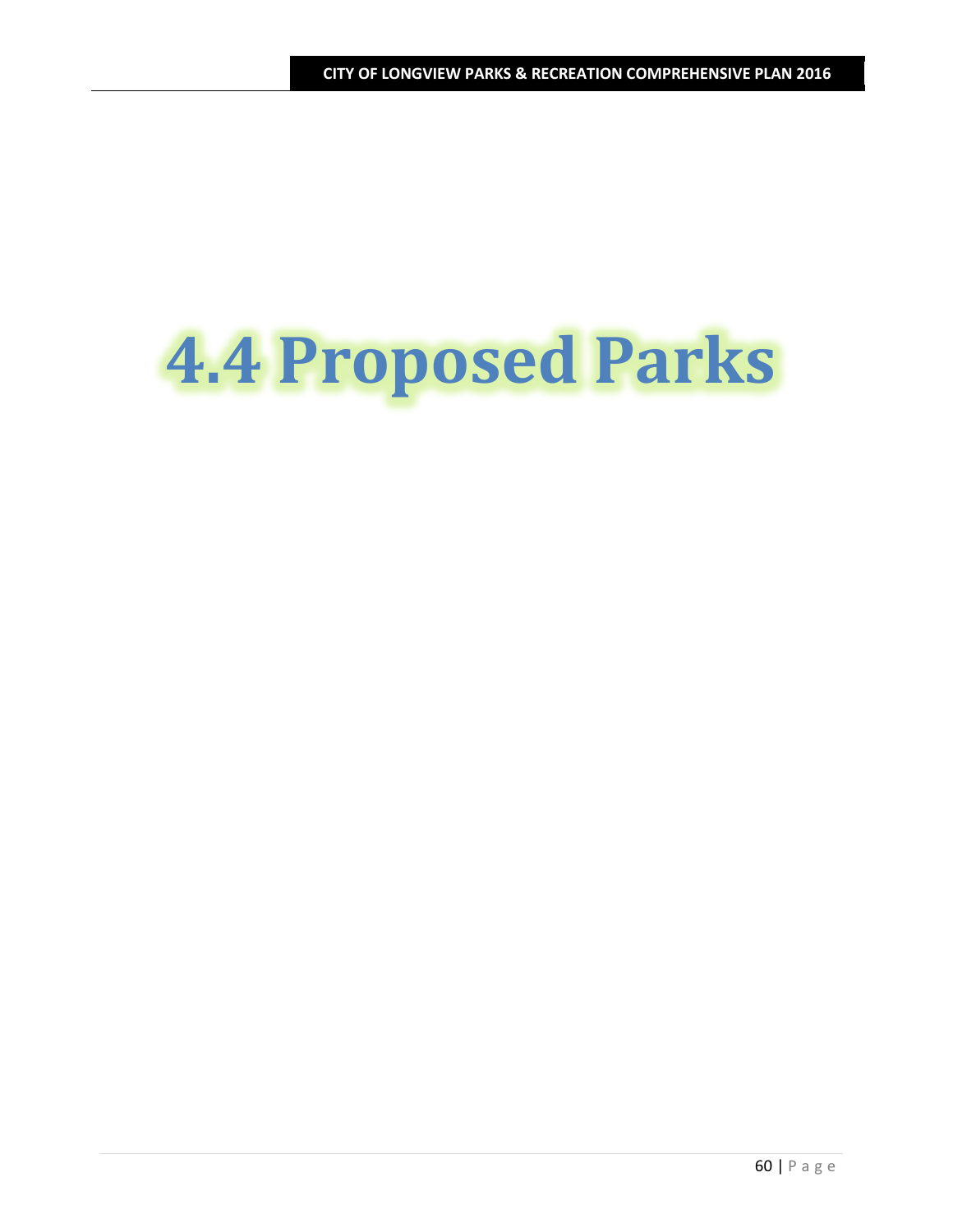

#### **CITY OF LONGVIEW PARKS & RECREATION COMPREHENSIVE PLAN 2016 COWLITZ RIVER SITE**

**Undeveloped A**

**LOCATION ACREAGE PARK TYPES SERVICE AREA 1700 Block 1ST Avenue 2.3 ACRES CLASS III – NEIGHBORHOOD PASSIVE 2 MILES**

## **DESCRIPTION**

This site is a 2.3 acre undeveloped property fronting the Cowlitz River. The adopted master plan includes developing the site as a trail head with river overlook areas and picnic tables. There will also be habitat enhancement plantings to provide for peaceful open space. This site would support future connectivity of the South Cowlitz River Loop Trail.